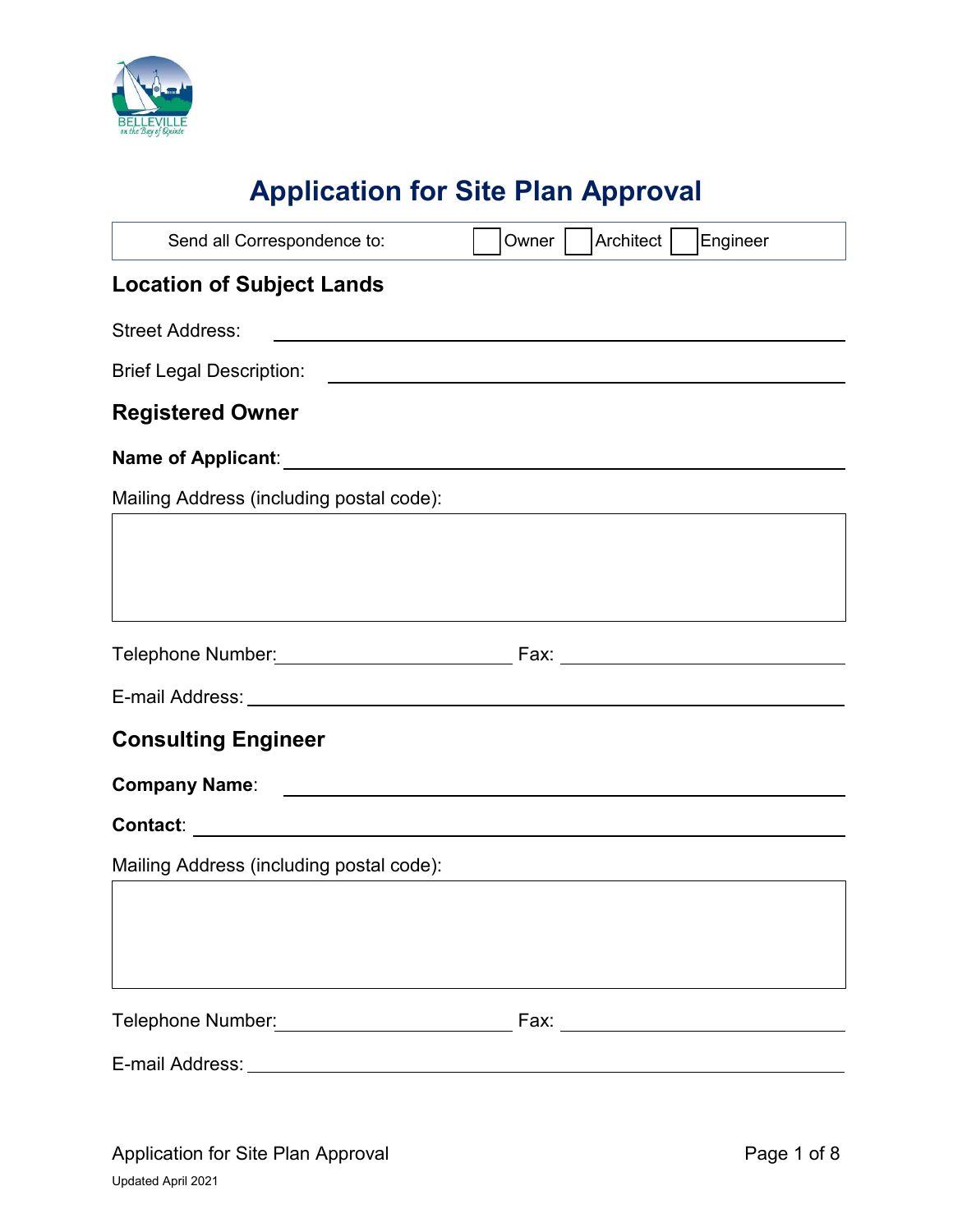

## **Architect**

| Mailing Address (including postal code): |                                          |                                        |             |
|------------------------------------------|------------------------------------------|----------------------------------------|-------------|
|                                          |                                          |                                        |             |
|                                          |                                          |                                        |             |
|                                          |                                          |                                        |             |
|                                          |                                          |                                        |             |
|                                          |                                          |                                        |             |
|                                          |                                          |                                        |             |
|                                          |                                          |                                        |             |
|                                          | Mailing Address (including postal code): |                                        |             |
|                                          |                                          |                                        |             |
|                                          |                                          |                                        |             |
|                                          |                                          |                                        |             |
|                                          |                                          |                                        |             |
|                                          |                                          |                                        |             |
|                                          | <b>Description of Project</b>            |                                        |             |
|                                          | <b>Proposed Land Use:</b>                |                                        |             |
|                                          | Multi-residential                        | Number of Dwelling Units: ___________  |             |
|                                          | Commercial                               |                                        |             |
|                                          | <b>Commercial/Residential</b>            | Number of Dwelling Units: ____________ |             |
|                                          | Industrial                               |                                        |             |
|                                          | Institutional                            |                                        |             |
|                                          | Other ____________                       |                                        |             |
|                                          | Application for Site Plan Approval       |                                        | Page 2 of 8 |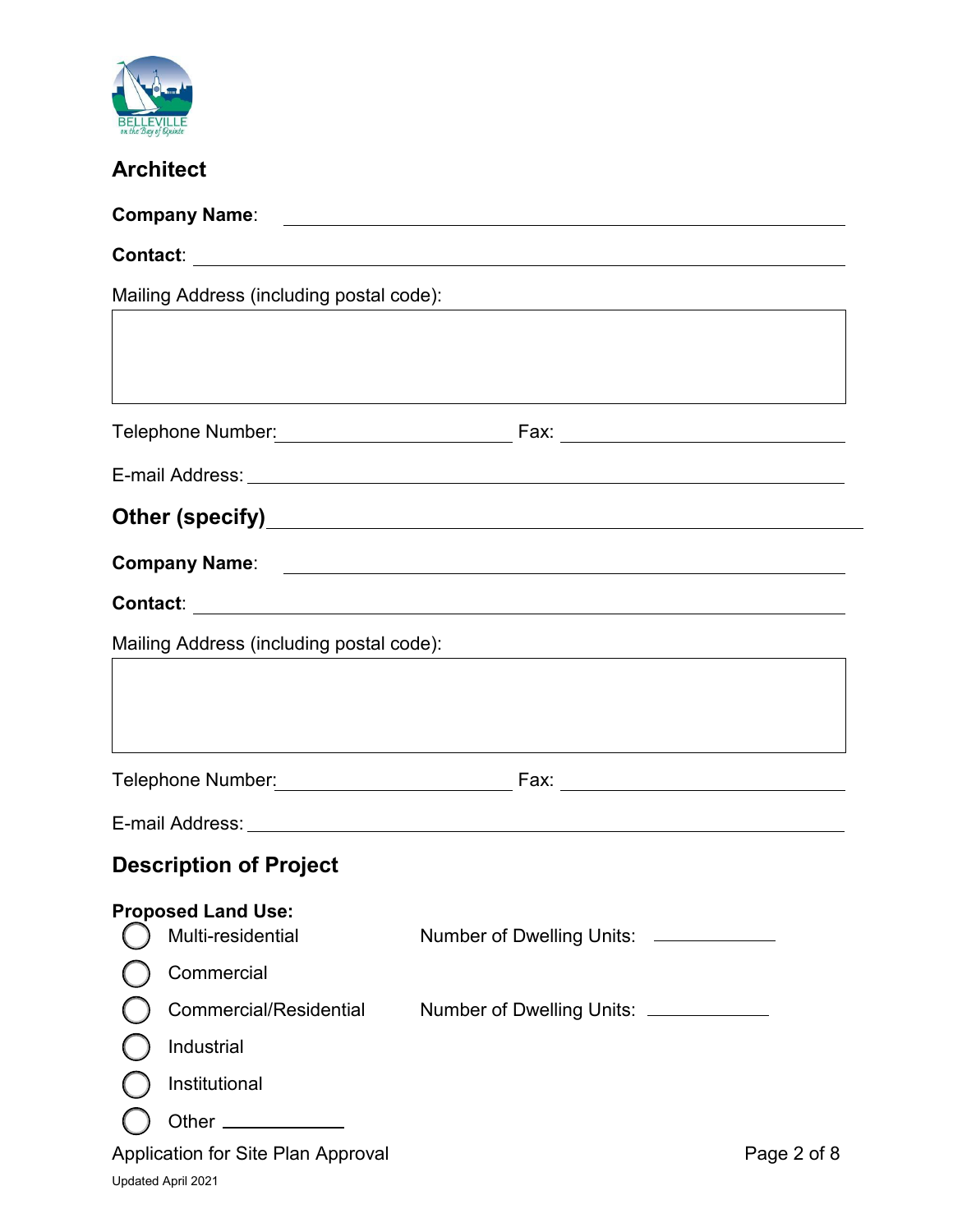

#### Existing Buildings:

| a) Use/Tenancies:          |
|----------------------------|
|                            |
| b) GFA $(m2)$ :            |
|                            |
| c) Building Height:        |
|                            |
|                            |
| <b>Proposed Buildings:</b> |
| a) Use/Tenancies:          |

- b) GFA (m2):
- c) Building Height:

#### Addition to Existing Buildings:

- a) Use/Tenancies:
- b) GFA (m2):
- c) Building Height:

Total floor area (Existing & proposed):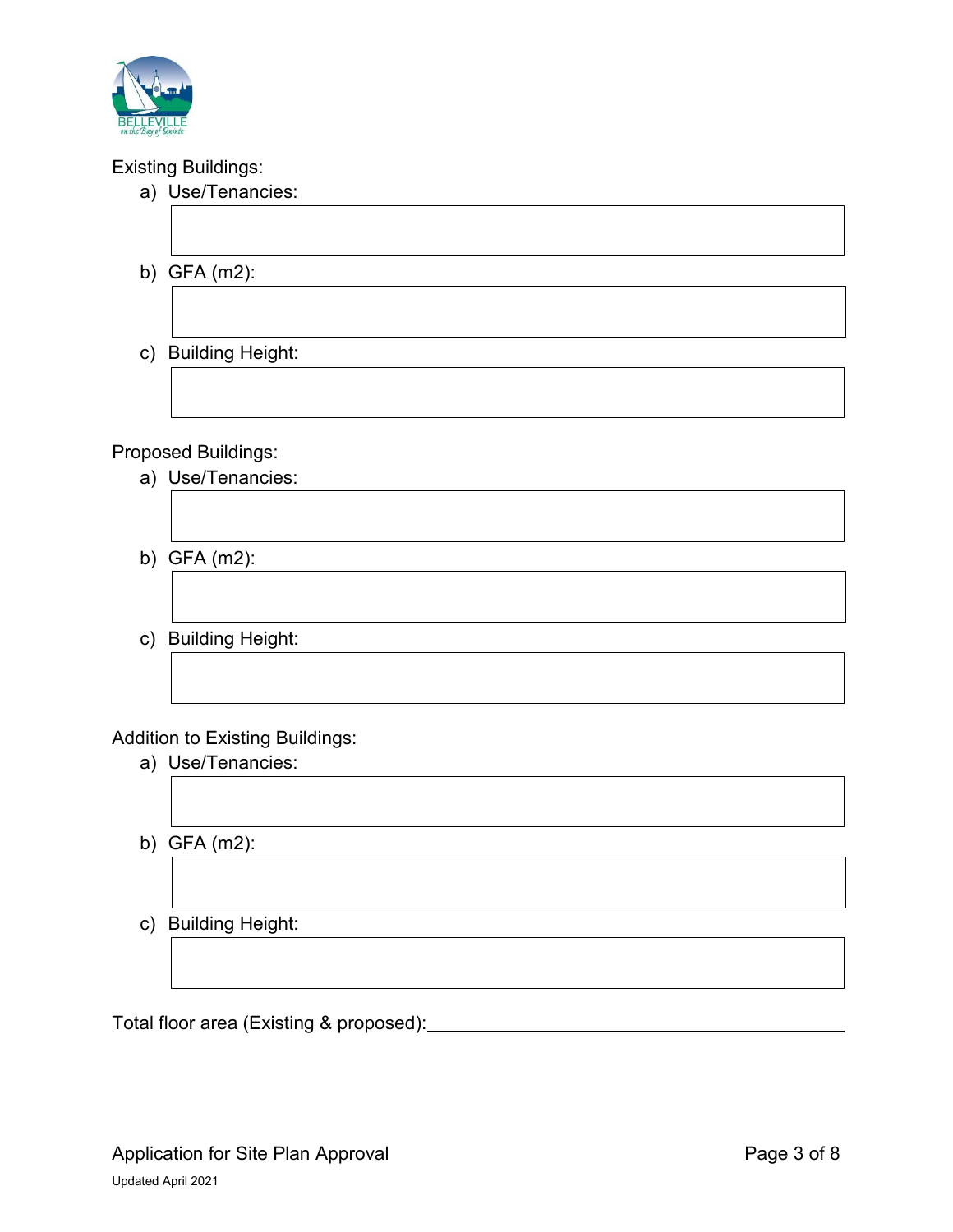

#### **Contaminated Site Screening**

Does the application involve lands or is it adjacent to lands where there is reason to believe the lands may be contaminated due to historical land use (i.e., disposal of waste, commercial or agricultural application of fertilizers, herbicides or pesticides, gasoline stations, repair garages, industrial uses where spills could have occurred)?



Does the application involve land or is it adjacent to land where land filling has occurred?



Are you aware of any underground storage tanks and/or buried waste on the property?

Yes ( ) No

Has an environmental site assessment been or is one being prepared for the site?



To the best of your knowledge, are there any other reasons to believe that the site is contaminated?



#### **Attachments to the Application**

Required Plans / Information



Application Fee



Plan of Survey



Site Plan(s)



Grading & Drainage Details



Optional Plans / Information



Written Description of Project

Elevation Drawings

Application for Site Plan Approval Approval Application 6 and Page 4 of 8 Updated April 2021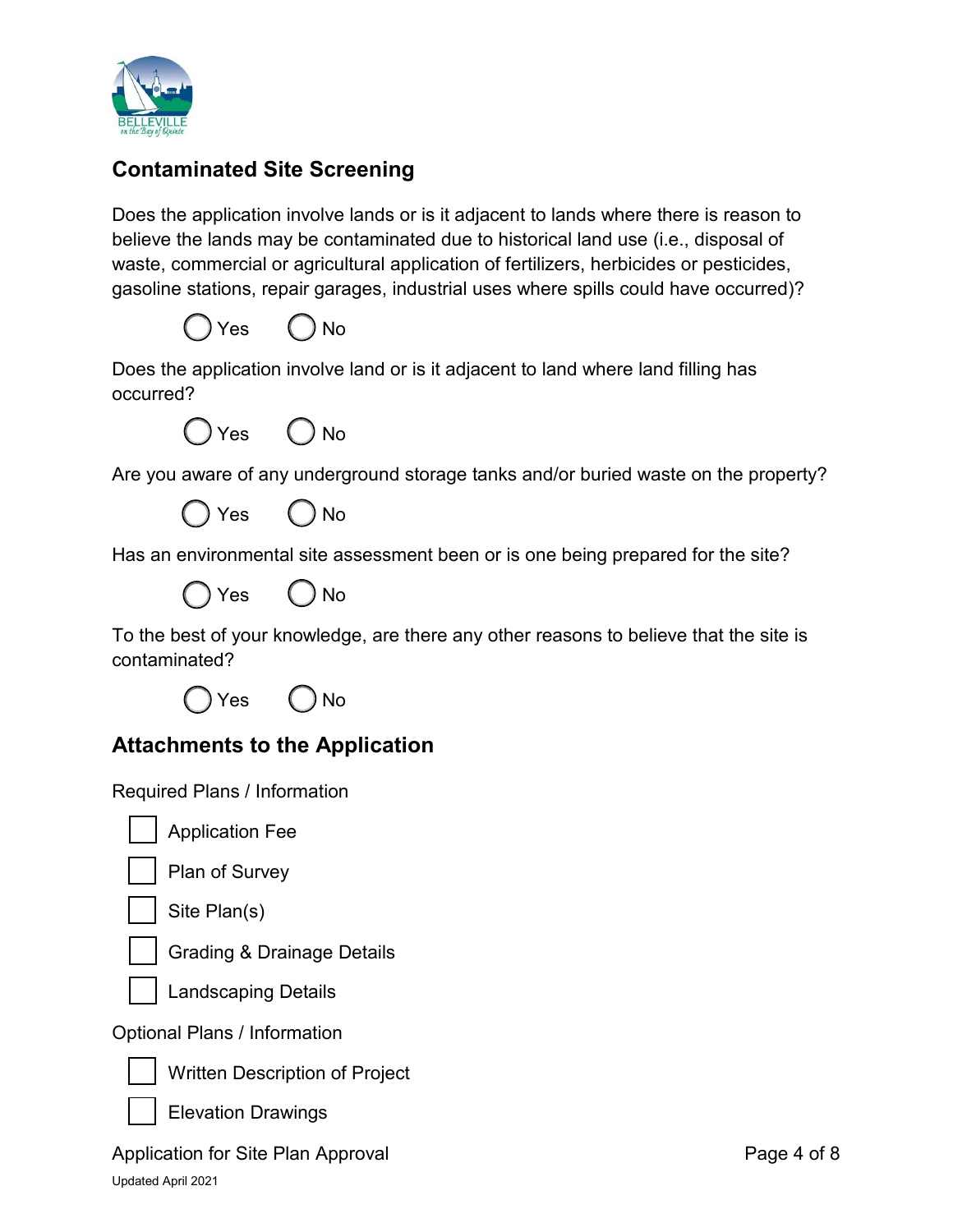



Floor plans

Cross-section Drawings

Perspective Drawings

**Other** 

## **File a Complete Application**



Is the application form fully signed?

Is the application fee being provided in full?

Have the drawings been reviewed against the site plan drawing checklist?

Are sufficient sets of plans being included?

5 sets of drawings

2 sets of reports

Are all studies / reports identified at the pre-consultation meeting included?

## **Material deemed necessary to support the application:**

Please attach to the application all required information as identified through the City's pre-consultation meeting. Also include a copy of the City's pre-consultation reporting letter where applicable, and any attachments you received after the development preconsultation

## **Applicant's Acknowledgments:**

The Applicant hereby acknowledges and agrees:

- that this application and the attached supporting documentation, information and materials, if any, contains information collected and maintained specifically for the purpose of processing the requested site plan approval, and may be made available to the general public pursuant to the provisions of the Municipal Freedom of Information and Protection of Privacy Act;
- that personal information on this application is collected under the authority of the Municipal Act, as amended, the Planning Act, as amended, and will be used for the purpose of processing the application and to determine compliance with the policies and by-laws of the City of Belleville;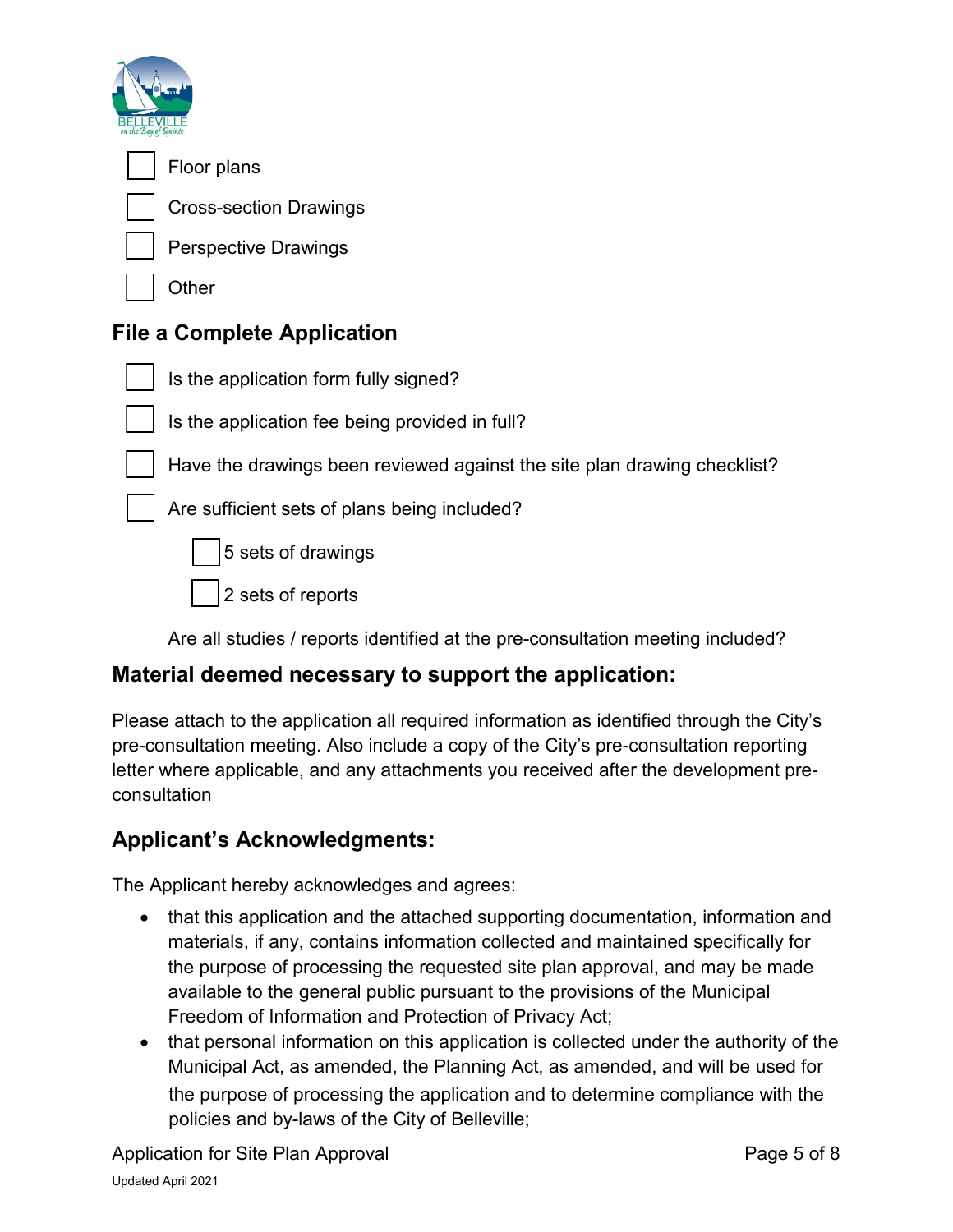

- that conceptual development plans and/or drawings submitted with this application are not reviewed for compliance with the Ontario Building Code (O.B.C.) and/or related regulations;
- that submission of this application constitutes tacit consent for authorized City staff representative(s) to inspect the subject lands or premises, and to carry out any inspections, tests and investigations as may be required;
- that all vegetation on the subject land(s) must be maintained and no filling, grading or excavating is permitted on the subject land(s) during the processing of this application;
- that additional approvals from the City and/or other agencies (e.g. building permit, MTO permit, Quinte Conservation permit) may be required;
- it is the applicant's responsibility to contact the Policy Section to obtain any Department, Agency and/or Public Comments submitted regarding the application. You can request comments by contacting planning@belleville.ca.
- that additional fees and/or charges (e.g. building permit fees, parkland dedication fees, development charges) associated with any development approved in conjunction with this application may be required;
- that the applicant will be required to pay reasonable legal fees of the City for the preparation and registration of agreements when such agreements are required;
- that additional costs for the processing of the application may be charged where studies, reports, information and/or materials in support of the application must be reviewed by persons not employed by the City but retained for that purpose due to an expertise in the area of the study (e.g. traffic, marketing, environmental, noise, servicing);
- that additional information and/or materials may be required, and therefore, the application may not be deemed complete, nor processed unless the additional information and/or materials are submitted.

I hereby apply for Site Plan Approval pursuant to Section 41 of the Planning Act, 1990, as amended. I declare that the statements made in this application and the information contained in the accompanying plan(s) are true and I make this declaration conscientiously believing it to be true and knowing that it is of the same force and effect as if made under oath and by virtue of The Canada Evidence Act. I also agree to allow the City of Belleville, its employees and agents to enter upon the subject property for the purposes of conducting surveys and tests and inspections as may be required to complete the project as set out in this application. I understand that Site Plan Approval (and where appropriate a site plan agreement, and a letter of credit or cash deposit) may be required prior to any building permits being issued. If I am not the owner of the property, I have complete authority from the owner to apply for site plan approval for the development as indicated on the accompanying plan(s).

Application for Site Plan Approval **Page 6 of 8** Application for Site Page 6 of 8 Updated April 2021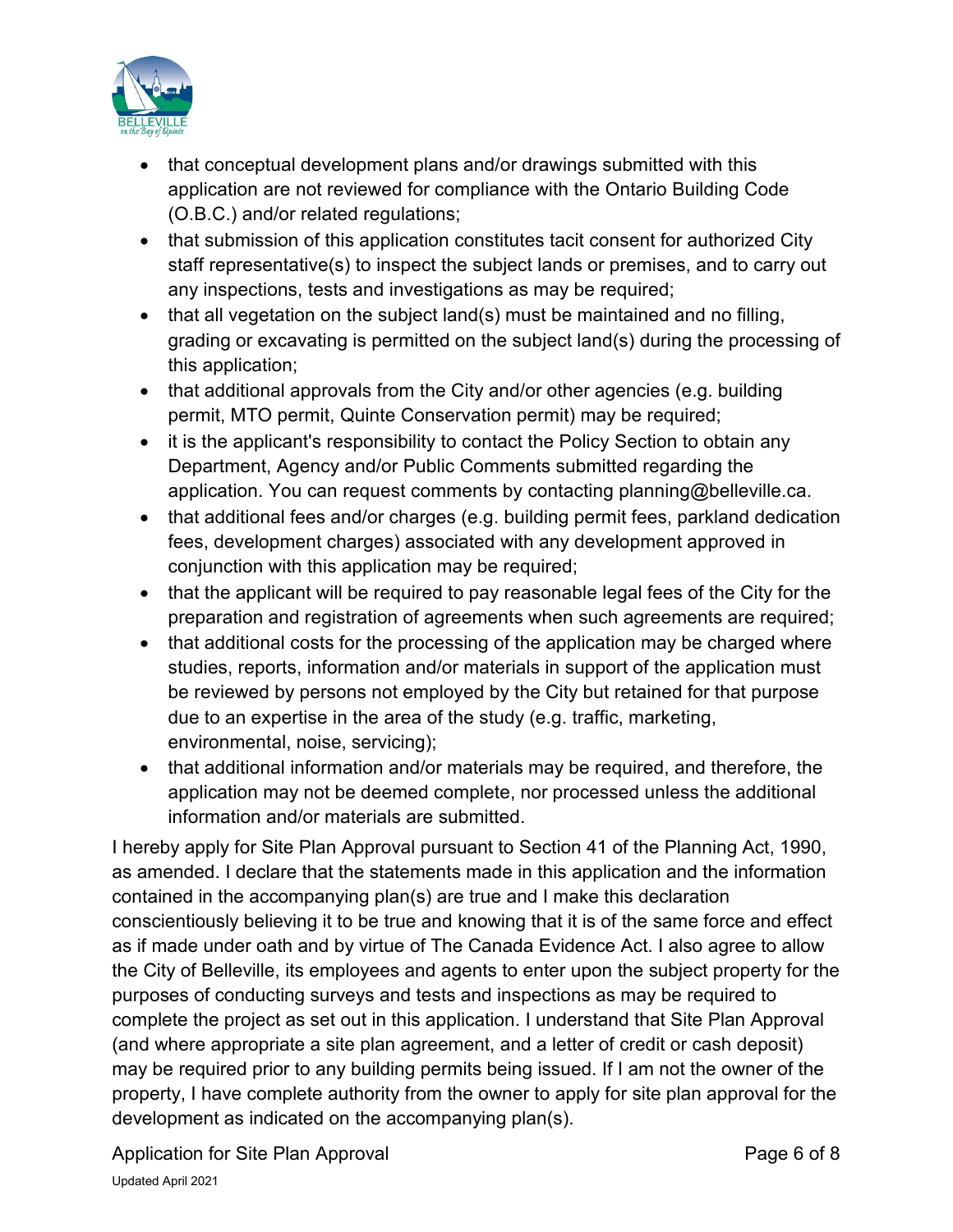

| Signature of Applicant: |  |
|-------------------------|--|
| Date:                   |  |
|                         |  |

As of the date of this application, I am the registered owner of the lands described in this application. I have examined the contents of this application, certified as to the correctness of the information submitted with the application insofar as I have knowledge of these facts, and concur with the submission of this application to the City of Belleville.

Signature of Owner (if different than applicant): \_\_\_\_\_\_\_\_\_\_\_\_\_\_\_\_\_\_\_\_\_\_\_\_\_\_\_\_\_\_

Date:

#### **Municipal Freedom of Information and Protection of Privacy Act**

Personal information collected on this form and at any hearing is collected under the authority of the Planning Act, R.S.O. 1990 ,c.P.13, as amended, and will be used to assist in making a decision on this matter. All names, addresses, opinions and comments will be made available for public disclosure. Please be advised that the information in this application form may be released to the public in an electronic form, i.e., website, and/or paper format, i.e., agenda or minutes.

Questions regarding this collection should be forwarded to:

Manager of Approvals Engineering & Development Services Department City of Belleville 169 Front Street, Belleville, ON K8N 2Y8 Telephone: (613) 967-3224 planning@belleville.ca